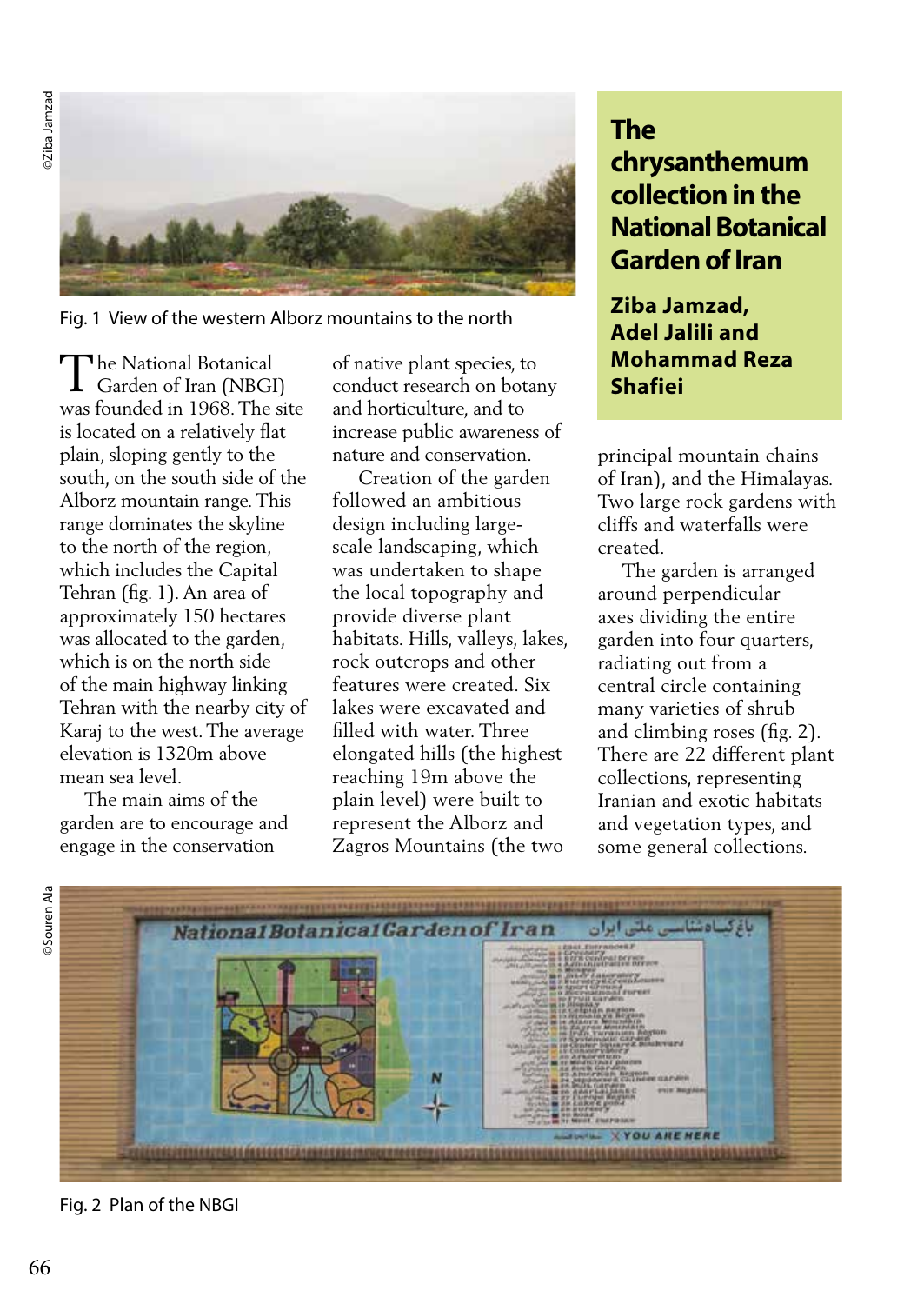Aside from a herbarium of native Iranian plant species, there are collections representing China and Japan, the Americas and Europe, as well as educational areas demonstrating domestic planting options. We have also established a seed bank in the garden, conforming to international standards, including refrigeration to 5°C and –18°C. It now contains approximately 40,000 seed specimens, belonging to 4,000 native Iranian plant species.

 Creating such a garden in an arid climate was always going to require supplementary water, so we established a water supply via six deep wells. Depending on the water requirements of each plant collection, sprinklers or drip irrigation are used (fig. 3). Recent years of drought, likely to be linked with climate change, as well as the demands of domestic and commercial development around us, have put some stress upon the aquifers which provide our water supply.

 The garden is open to the public, and many social events including educational programmes and annual festivals are presented. We have a spring festival with a show of tulips, and in the autumn there is the chrysanthemum show.

 Chrysanthemums are perennials in the Asteraceae family; most species originate from East Asia, and the centre of diversity is in China. The main habitat of most modern



Fig. 3 Drip irrigation used in the chrysanthemum display

chrysanthemums is China, with many originating from *Chrysanthemum indicum* and *C. morifolium*.

 There are three main forms of chrysanthemum:

- 1. Disbudded chrysanthemum: a relatively tall, firm stem, ending in one flower.
- 2. Spray: a medium-sized flowering stem ending in a few flowers.
- 3. Pompon: a short plant with many flowers.

 In an ongoing research project at the Ornamental Plant Research Centre (OPRC) in Mahalat, Iran, hybridisation of different



Fig. 4 *Chrysanthemum morifolium* 'Kimia'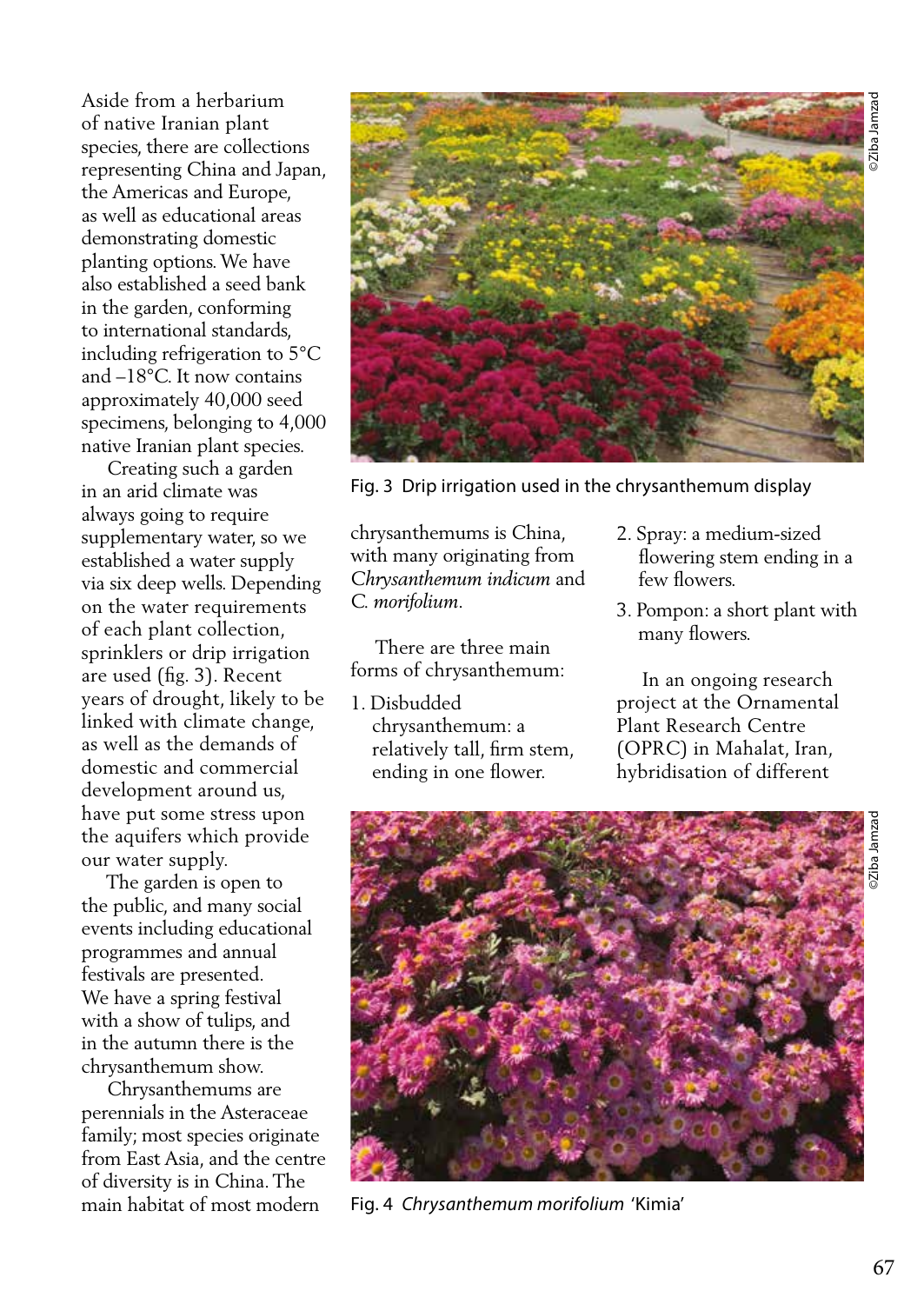©Ziba Jamzad **2Ziba Jamza** 



Fig. 5 *Chrysanthemum morifolium* 'Shahrnaz'



Fig. 6 *Chrysanthemum morifolium* 'Oran'

**DESMEL** BQIZG ©Ziba Jamzad



Fig. 7 Southern edge of display, with *Cupressus sempervirens*

chrysanthemum types has been carried out since 2001, to create diversity and new hybrids. This has resulted in the creation of approximately 850 different chrysanthemums, in an array of colour, height and flower form (figs 4-6). These new hybrids have been submitted for evaluation and registration by The International Union for the Protection of New Varieties of Plants (UPOV).

 In autumn 2016, in a collaborative programme between the NBGI and

the OPRC, the products of this chrysanthemum project (mainly of the pompon and spray groups) were planted out in a designated space in the garden with an area of 6,000m2. This is a sunny, exposed site close to the centre of the garden, bordered to the south by an avenue lined with *Cupressus sempervirens*, and with a view of the Alborz Mountains to the north (figs 7 & 8). One of the largest chrysanthemum displays in the world, it is an international tourist attraction, drawing visitors from near and far.

 The area has been designed with many paths for the visitors to explore and see the flowers from up close. The arrangement of flower colours was designed to provide complementary and contrasting effects (figs 9 & 10).

 Soil preparation included adding some compost and manure to the natural sandy soil of the garden. The small, rooted cuttings were planted in early spring and irrigated by drip irrigation. The new growth was trimmed twice before the flowering period in autumn. A chemical fertiliser containing the required macro- and microelements was applied before flowering time.

 In our region the flowering period starts in mid-October and continues until late November, depending on the type of chrysanthemum.